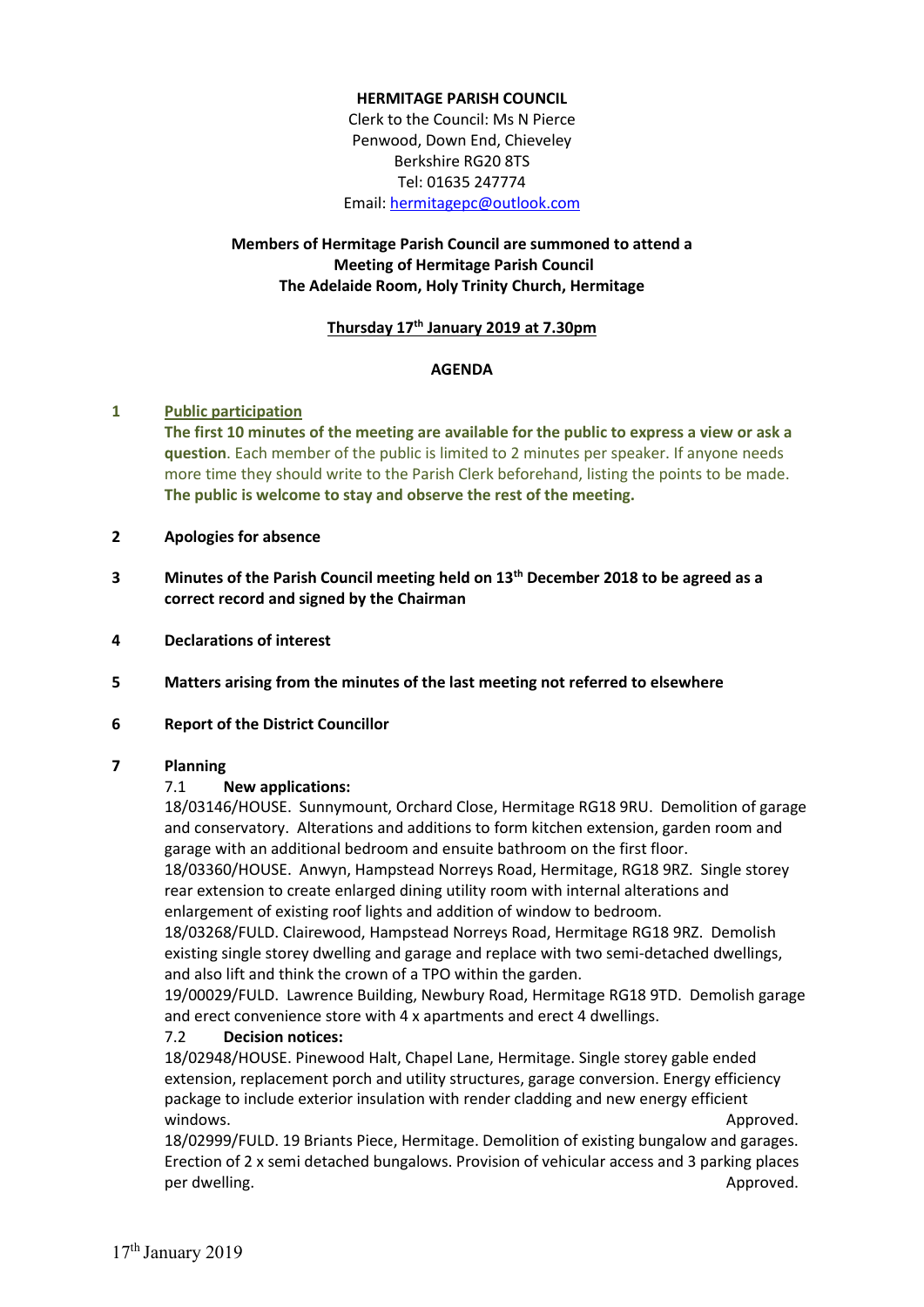## 7.3 **Appeal decisions:**

APP/W0340/W/18/3207250. Land at 4 High Street, Hermitage RG18 9SR. The appeal is allowed and planning permission granted for demolition of outbuildings and erection of 1 No. 2 bedroom, 2 No. three bedroom dwellings and associated works.

7.4 Neighbourhood development plan. Report

### **8 Finance**

| 8.1 Report of Responsible Finance Officer                              |           |   |           |
|------------------------------------------------------------------------|-----------|---|-----------|
| 8.2. Receipts and payments for consideration January 2019              |           |   |           |
| 8.2.1 Sunshine Commercial Services Ltd monthly charge £238.40, hole at |           |   |           |
| recreation ground £188.40                                              |           | f | 426.80    |
| 8.2.2 Grass maintenance/Contractor                                     |           | f | 657.50    |
| 8.2.3 Cost of administration                                           | Sal & exp |   | £ 561.25  |
| 8.2.4 HMRC                                                             | paye      | £ | 124.93    |
| 8.2.5 David Brown, 500 sheets A4 paper, ink cartridge                  |           | f | 29.98     |
| 8.2.6 Ruth Cottingham, moss remover, burial ground/Lipscomb Close      |           | f | 19.48     |
| Total                                                                  |           |   | £1,819.94 |
| 8.3 Budget 2019 - 20                                                   |           |   |           |
| 8.4 Precept to be set for 2019-20                                      |           |   |           |

- 8.5 Grants 2019 20
- 8.6 Finance Working Party
- 8.7 Clerk training

### **9 Burial ground**

#### **10 Highways**

10.1 Potential extinguishment of Public Footpaths and Bridleways

- 10.2 Response from Paul Goddard about traffic at Priors Court roundabout.
- 10.3 Speed indicator Device (SID) deployment

#### **11 Environment**

- 11.1 Recreation ground
- 11.2 Furze Hill
- 11.2.1 February working party tasks
- 11.2.2 Removal of green chain link fencing between recreation ground and old railway line
- 11.2.3 Tree Health and Safety inspections
- 11.3 Play areas including inspection checklists, defibrillator check
- 11.3.1 Annual inspection quotations
- 11.4 Quotations for exclusion zone, rabbit and Pinewood Park fencing
- 11.5 Quotations for recreation ground maintenance
- 11.6 Quotations for grass mowing, park care, defibrillator check, bus shelter care

# **12 Other matters**

- 12.1 Village hall
- 12.1 Annual Parish Assembly 17<sup>th</sup>/18<sup>th</sup> April 2019

#### **13 Correspondence received since the last meeting not referred to elsewhere**

 Police and Crime Commissioner Newsletter December CIL payments to the parish WBC announce government funding to fix potholes WBC to receive £1.7m from Business Rates